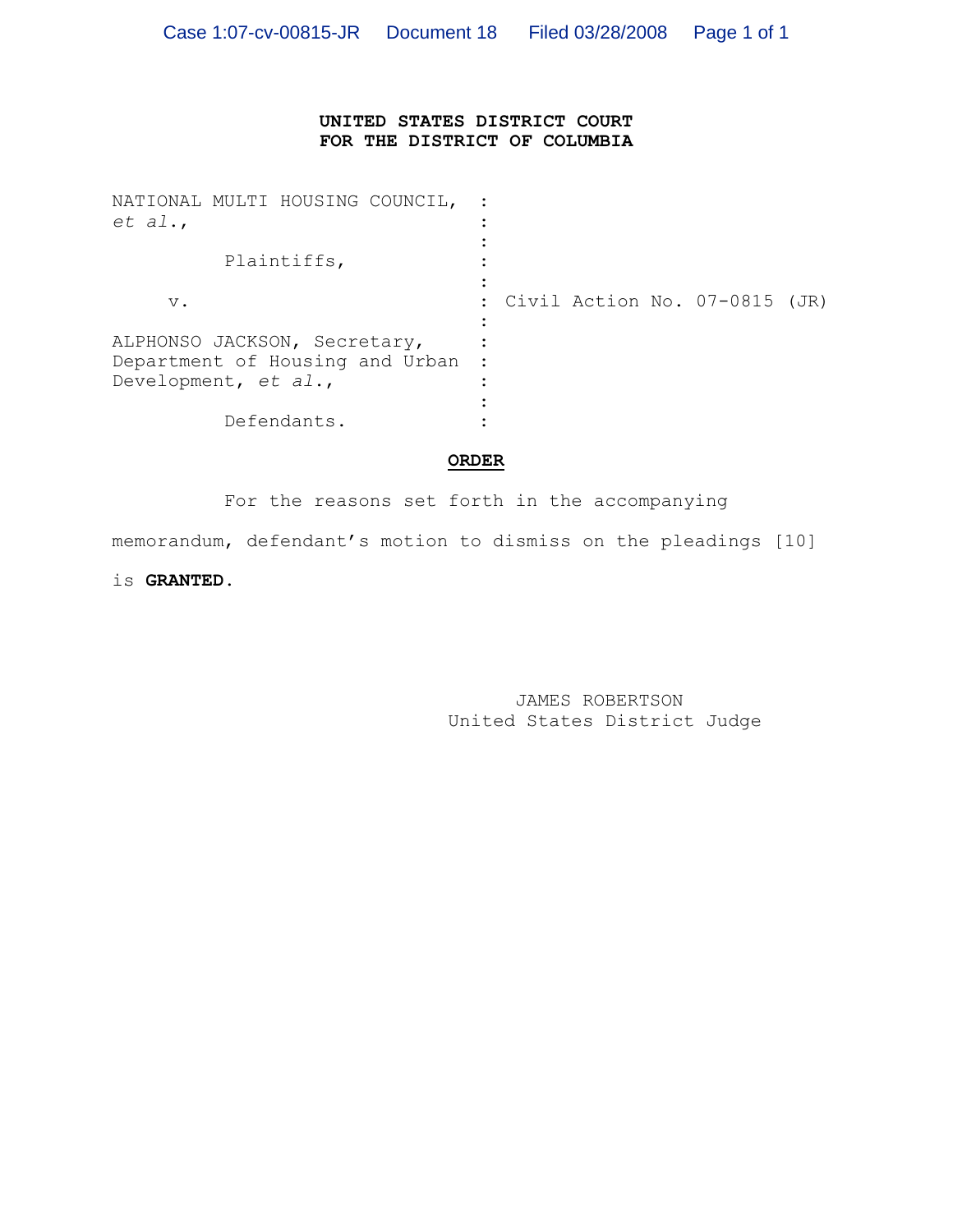## **UNITED STATES DISTRICT COURT FOR THE DISTRICT OF COLUMBIA**

| NATIONAL MULTI HOUSING COUNCIL,<br>et al.,                                                |                                 |
|-------------------------------------------------------------------------------------------|---------------------------------|
| Plaintiffs,                                                                               |                                 |
| $V$ .                                                                                     | : Civil Action No. 07-0815 (JR) |
| ALPHONSO JACKSON, Secretary,<br>Department of Housing and Urban<br>Development, $et al.,$ |                                 |
| Defendants.                                                                               |                                 |

#### **MEMORANDUM**

The plaintiffs here – two landlord groups – complain that the Department of Housing and Urban Development exceeded its statutory authority under Title VI of the Civil Rights Act by adopting a recent "policy guidance." That guidance "clarifies" a long-standing requirement that recipients of funding for Federal programs communicate with program beneficiaries in languages other than English if those beneficiaries have limited English proficiency (LEP). Plaintiffs assert that Title VI prohibits only discrimination on the basis of national origin, not on the basis of language, and that it does not support this kind of "disparate impact" provision. They also complain that the vagueness of the guidance makes compliance overly burdensome, rendering it substantively arbitrary and capricious in violation of the Administrative Procedure Act.

HUD's response is to deny the existence of a case or controversy. On its view, the case is not yet ripe because no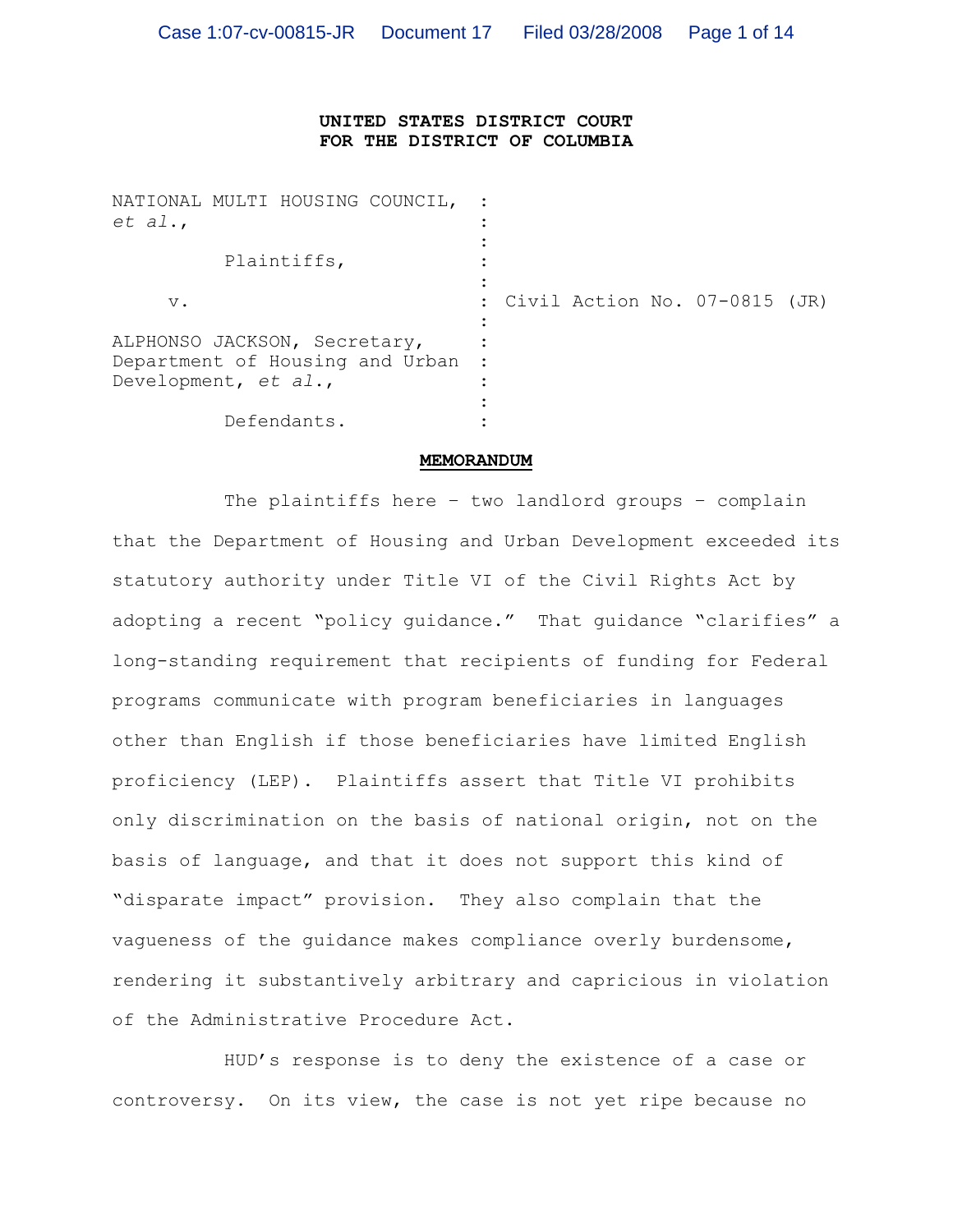enforcement proceedings have been undertaken, and plaintiffs lack standing to challenge a guidance document that only details an existing obligation – neither creating rights or obligations for private parties nor binding the agency's enforcement authority. The agency has thus moved for judgment on the pleadings.

I conclude that, together, the doctrines of standing and ripeness do present an impassable barrier to plaintiffs' claims. The claim that the policy guidance is substantively arbitrary or capricious is unripe because its adjudication would require speculation on the nature of hypothetical enforcement proceedings. Plaintiffs' other two claims – that the statute allows regulation of national origin discrimination, not language discrimination, and that the statute does not allow disparate impact regulations – present purely legal issues under a settled agency policy, and so they are ripe, but plaintiffs lack standing to bring them. The injury of which they complain would not be redressed by the remedy they seek: the obligation of HUD's funding recipients to communicate with their tenants in languages other than English did not arise from the challenged policy guidance and so would survive its invalidation.

### **I. Ripeness**

Ripeness is a justiciability doctrine designed both to prevent courts from short-circuiting policymaking activity that is not yet complete and to prevent premature adjudication of

 $- 2 -$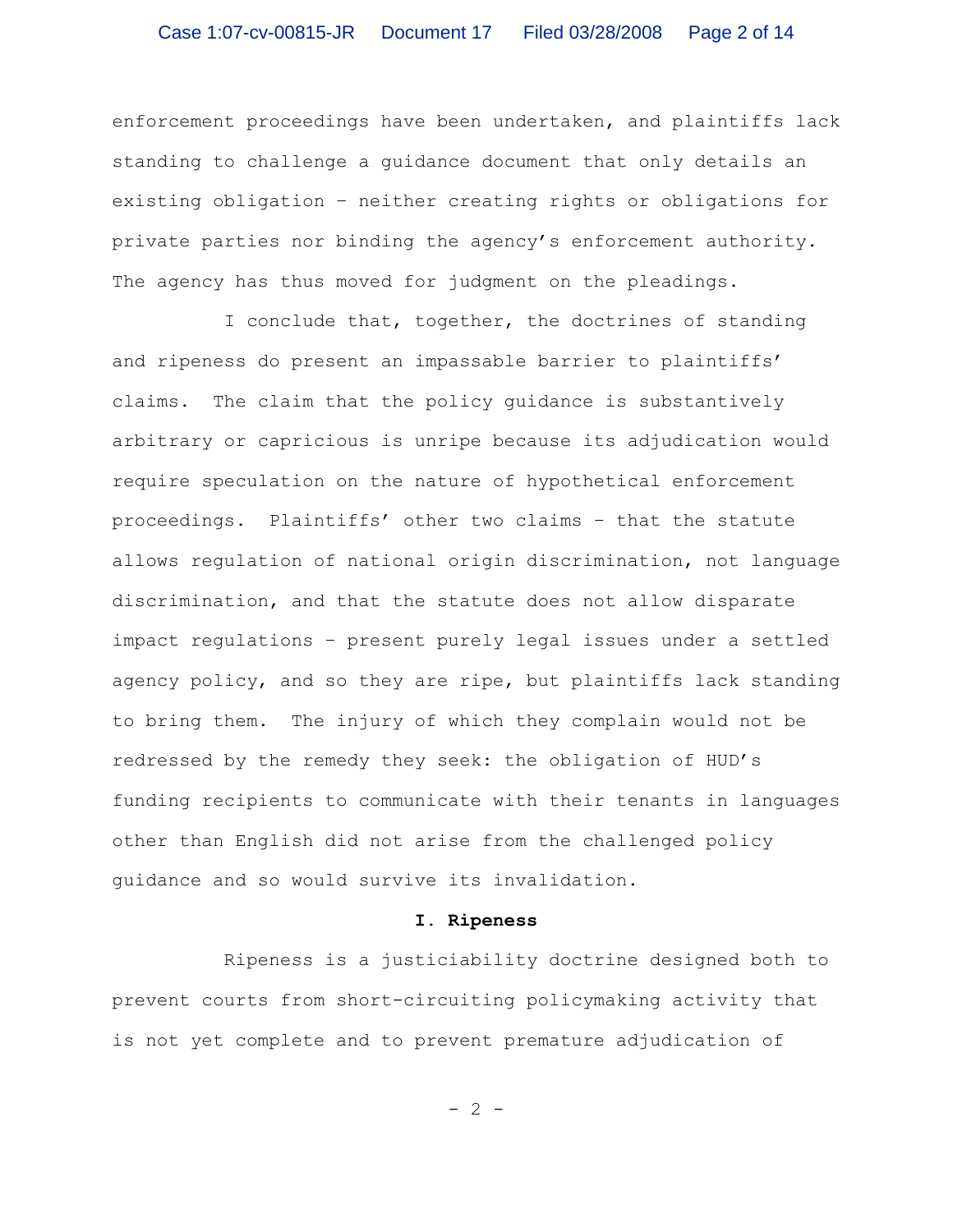issues whose just resolution would benefit from further factual development. See, e.g., Ohio Forestry Ass'n, Inc. v. Sierra Club, 523 U.S. 726, 732-733 (1998) (citing Abbott Labs. v. Gardner, 387 U.S. 136, 148-149 (1967)). The Supreme Court has distilled the necessary inquiry into a three factor test: "(1) whether delayed review would cause hardship to the plaintiffs; (2) whether judicial intervention would inappropriately interfere with further administrative action; and (3) whether the courts would benefit from further factual development of the issues presented." Ohio Forestry, 523 U.S. at 733. Ultimately, the dispositive question is "whether the issues tendered are appropriate for judicial resolution," Toilet Goods Ass'n, Inc. v. Gardner, 387 U.S. 156, 162 (1967), balancing the benefits of patience for the administrative process against the harms of withholding review.

Concerns about ripeness abate most quickly when the issues presented are "purely legal question[s]." See Toilet Goods, 367 U.S. at 163. An example would be a claim that "the regulation is totally beyond the agency's power under the statute," which is "the type of legal issue that courts have occasionally dealt with without requiring a specific attempt at enforcement." See id. (citing Columbia Broadcasting System v. United States, 316 U.S. 407 (1942); Pierce v. Society of Sisters, 268 U.S. 510 (1925)); see also Nat'l Mining Ass'n v. Fowler, 324

- 3 -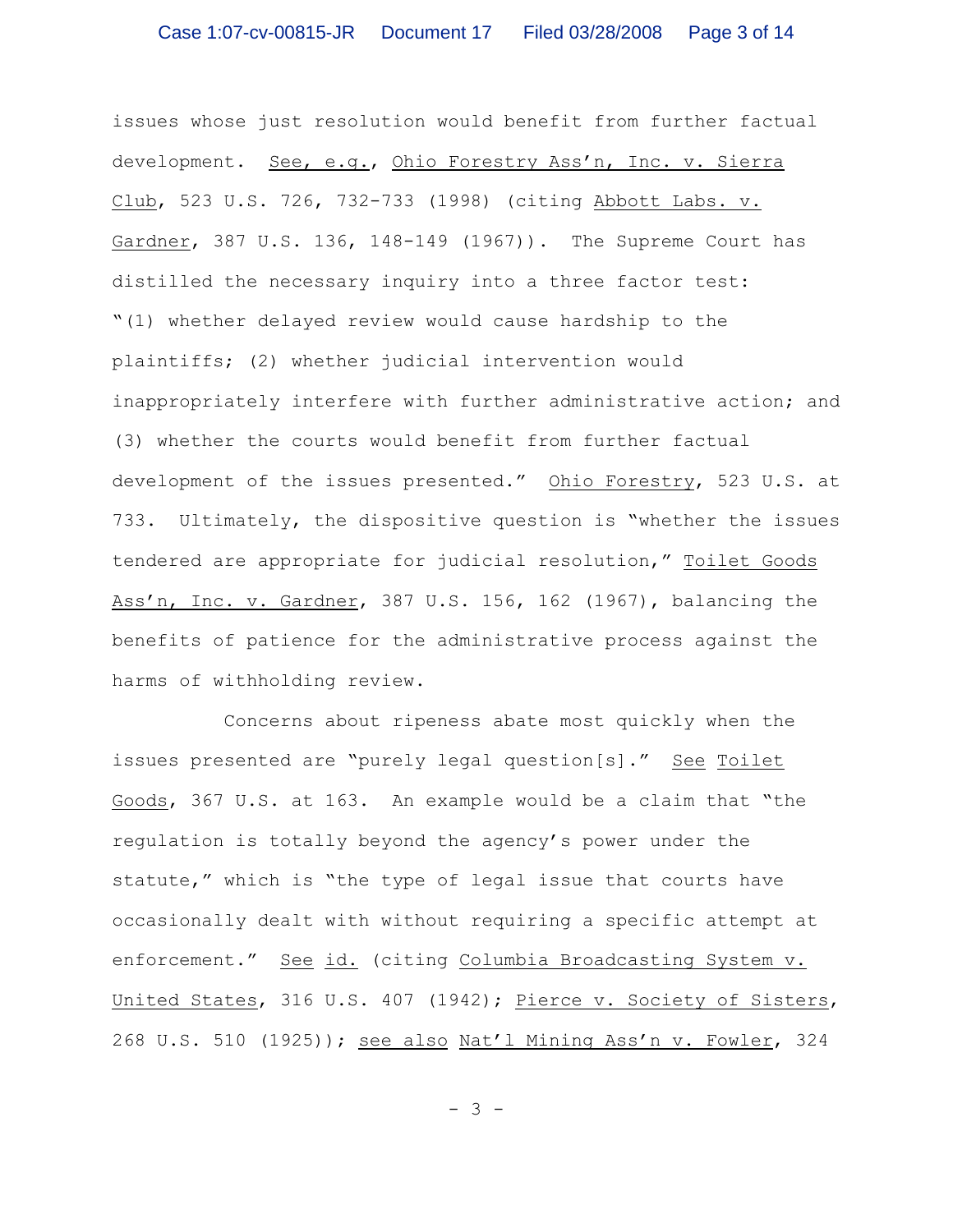F.3d 752, 757 (D.C. Cir. 2003) (if a petition for review raises a purely legal question, "it is presumptively reviewable"). Such purely legal challenges will be deemed unfit for present judicial resolution only if there is a showing that "the agency or court will benefit from deferring review until the agency's policies have crystallized through the application of the policy to particular facts." Am. Petroleum Inst. v. EPA, 906 F.2d 729, 739 (D.C. Cir. 1990) (quoting Eagle-Picher Indus. v. EPA, 759 F.2d 905, 915 (D.C. Cir. 1985) (internal quotations omitted).

On these precedents, plaintiffs' two main complaints, regarding the distinction between national origin and language discrimination and the availability of a disparate impact theory under Title VI, are already ripe for review. The allegation is essentially that regulation of English-only communication as a form of national origin discrimination exceeds the statutory authority granted under Title VI, even as a form of disparate impact regulation, and this raises a purely legal question. It involves the application of no facts, and the agency's position on the issue is settled by long-standing regulation in addition to the current policy guidance. The agency's position on this matter is fully crystallized – or, perhaps, set in concrete – and neither accuracy in adjudication nor flexibility in policy-making will be affected by delaying the issue any longer.

- 4 -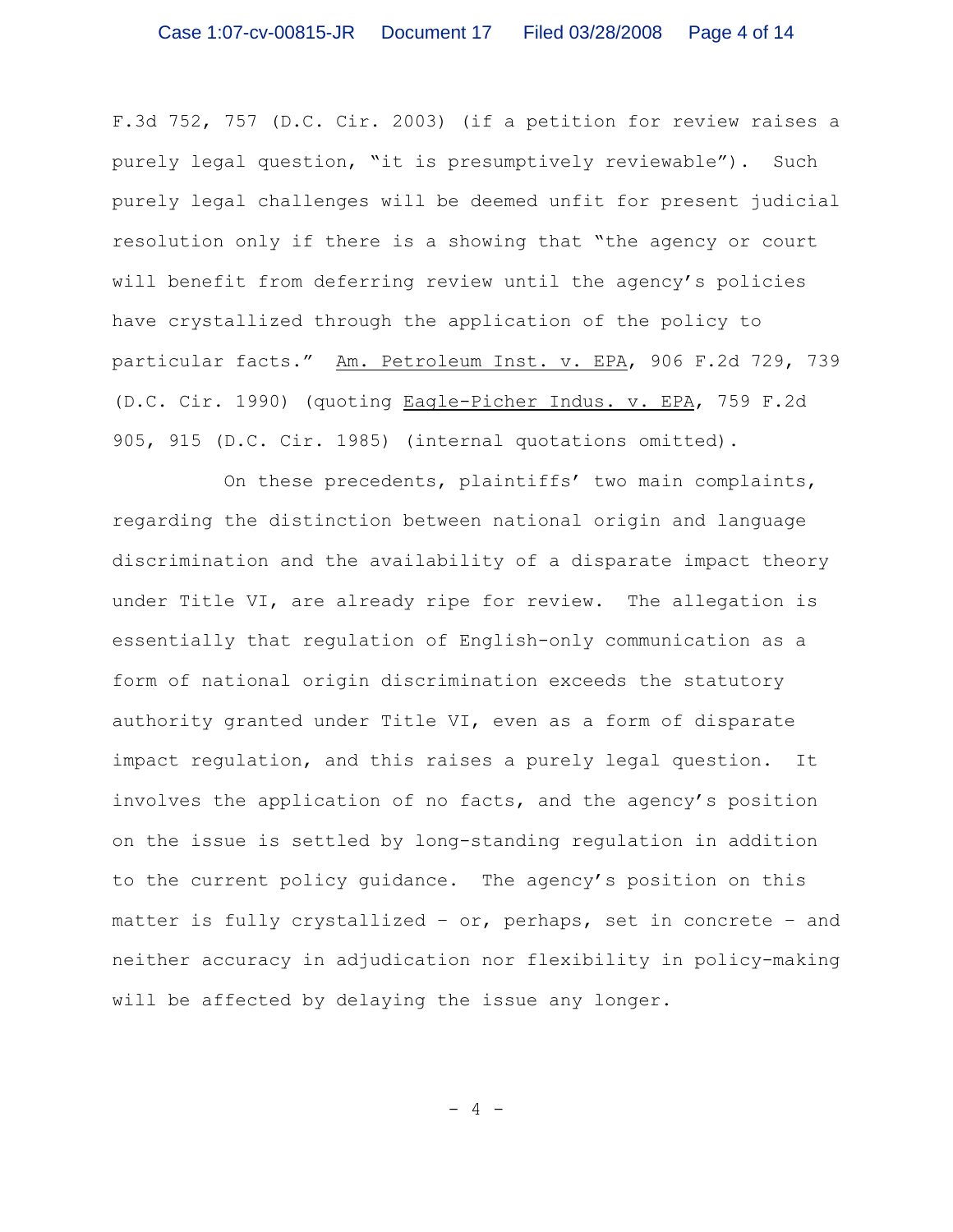Plaintiffs' complaint of substantive arbitrariness and capriciousness in violation of 5 U.S.C.  $\frac{1}{5}$  706(2)(A) is different. The theory is that the quidance's requirement to communicate in languages other than English is overly burdensome, or vague, or both, and that it imposes prohibitive costs upon landlords. See Complaint [1] at ¶¶ 54-55. That argument runs smack into the ripeness doctrine. Perhaps anticipating the argument, HUD explained in the guidance that "the intent of this Guidance is to suggest a balance that ensures meaningful access by LEP persons . . . while not imposing undue burdens on small business." 72 Fed. Reg. 2740. HUD further explained that the guidance was "designed to be a flexible and fact-dependent standard," giving various factors that funding recipients should consider in assessing their own compliance. Id. (emphasis added). Application of the ripeness doctrine in this context gives the agency the opportunity to show that what it calls "flexibility" is not what the plaintiffs call "vagueness" by allowing the court to abstain from review until a crystallized factual record exists. For their part, the plaintiffs have made no showing that, in their real-world interactions with HUD, the guidance – with its "vague" requirements – is being dangled over their heads like the sword of Damocles. The benefits of abstention for the administrative and adjudicative processes thus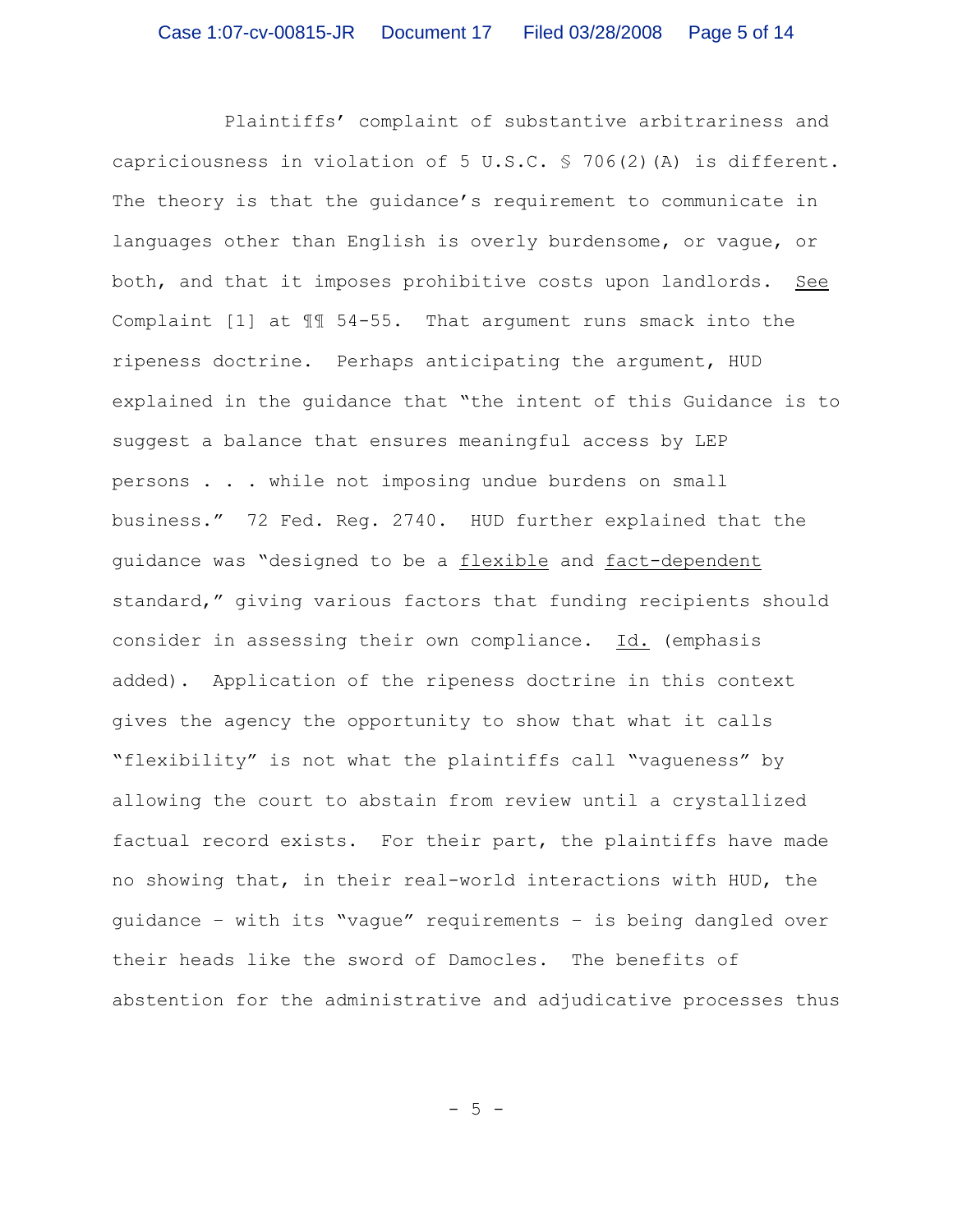far outweigh the harms to the plaintiff, and this cause of action will accordingly be dismissed as unripe.

## **II. Standing**

Although the first two claims are ripe, these plaintiffs lack standing to pursue them because the relief they seek – invalidation of HUD's policy guidance – would not redress their claimed injury. Lujan v. Defenders of Wildlife, 504 U.S. 555 (1992), rendered Article III standing into a three-part inquiry:

> First, the plaintiff must have suffered an injury in fact - an invasion of a legally protected interest which is (a) concrete and particularized, and (b) actual or imminent, not conjectural or hypothetical. Second, there must be a causal connection between the injury and the conduct complained of - the injury has to be fairly traceable to the challenged action of the defendant, and not the result of the independent action of some third party not before the court. Third, it must be likely, as opposed to merely speculative, that the injury will be redressed by a favorable decision."

Id. at 560-61 (internal quotations omitted). This inquiry is not satisfied where a plaintiff challenges an agency publication which is "neither a rule nor a precedent but is merely an announcement to the public of the policy which the agency hopes to implement in future rulemakings or adjudications." Utility Air Regulatory Group v. EPA, 320 F.3d 272, 278 (D.C. Cir. 2003)

- 6 -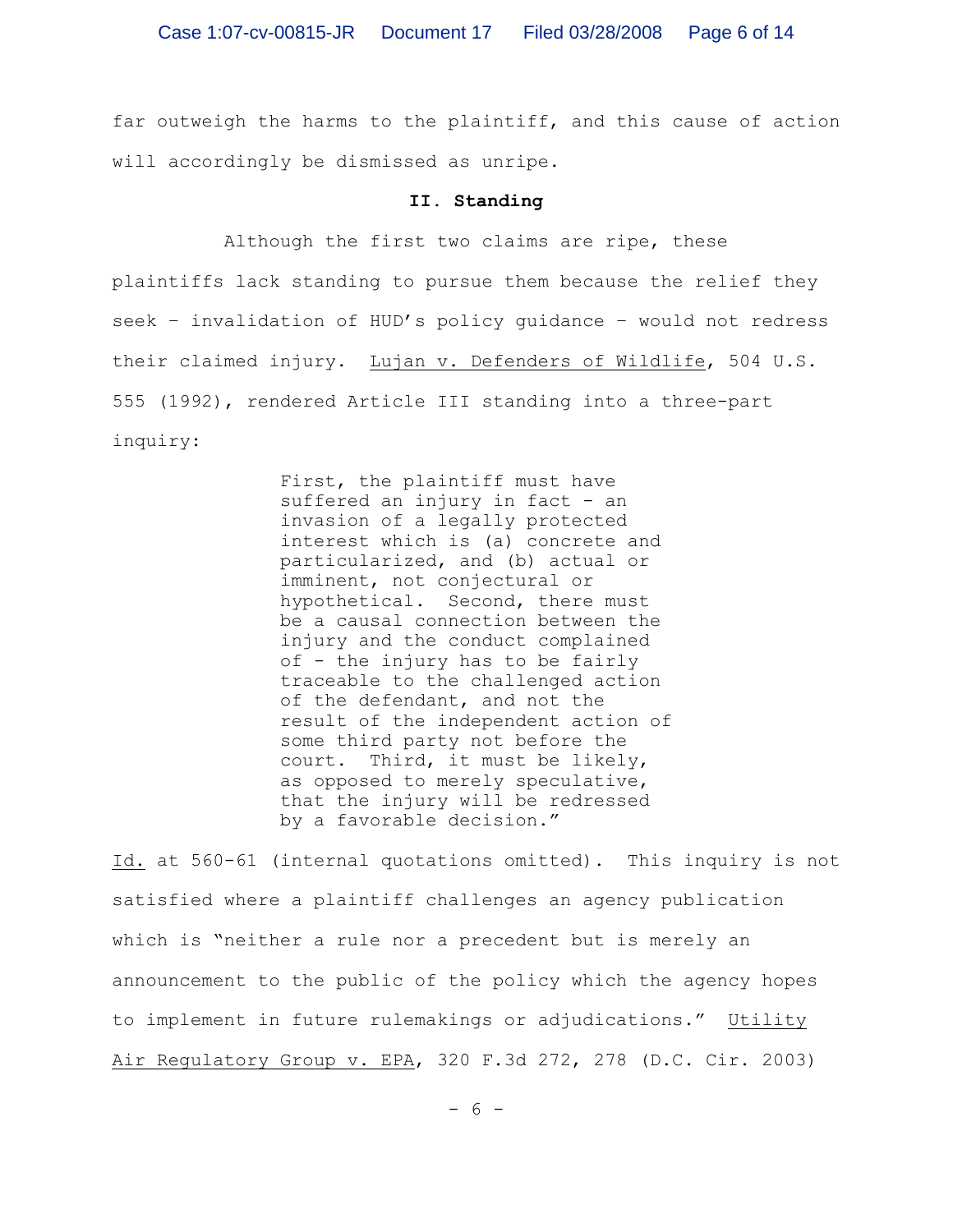(quoting Pac. Gas & Elec. Co. v. Fed. Power Comm'n, 506 F.2d 33, 38 (D.C. Cir. 1974); see also Panhandle E. Pipeline Co. v. FERC, 198 F.3d 266, 269 (D.C. Cir. 1999). Plaintiffs' standing in this case thus turns upon the proper characterization of HUD's policy guidance and its relation to other regulations in causing the particular injury of which they complain.

Because the plaintiffs challenge the substance of the guidance, and not the procedures by which it was promulgated, it is not necessary to inquire broadly into whether HUD's guidance is a substantive regulation or an "interpretive rule." See 5 U.S.C. § 553(b). I am sensitive to the concerns that Judge Randolph enunciated in Appalachian Power Co. v. EPA, 208 F.3d 1015, 1020 (D.C. Cir. 2000) – namely, that an agency might use "policy guidance" when actually regulating as a way of making law without public comment or as a means of evading judicial review. I also do not doubt that the intent of HUD's guidance was regulatory in the sense that it was meant to menace landlords into compliance by raising the specter of funding termination under certain circumstances. Yet where plaintiffs challenge a particular aspect of a guidance document as exceeding an agency's authority under its authorizing statute, the standing question is not only whether the guidance document was actually a substantive regulation, but whether the substance complained of actually causes – or, whether its invalidation would redress – the

- 7 -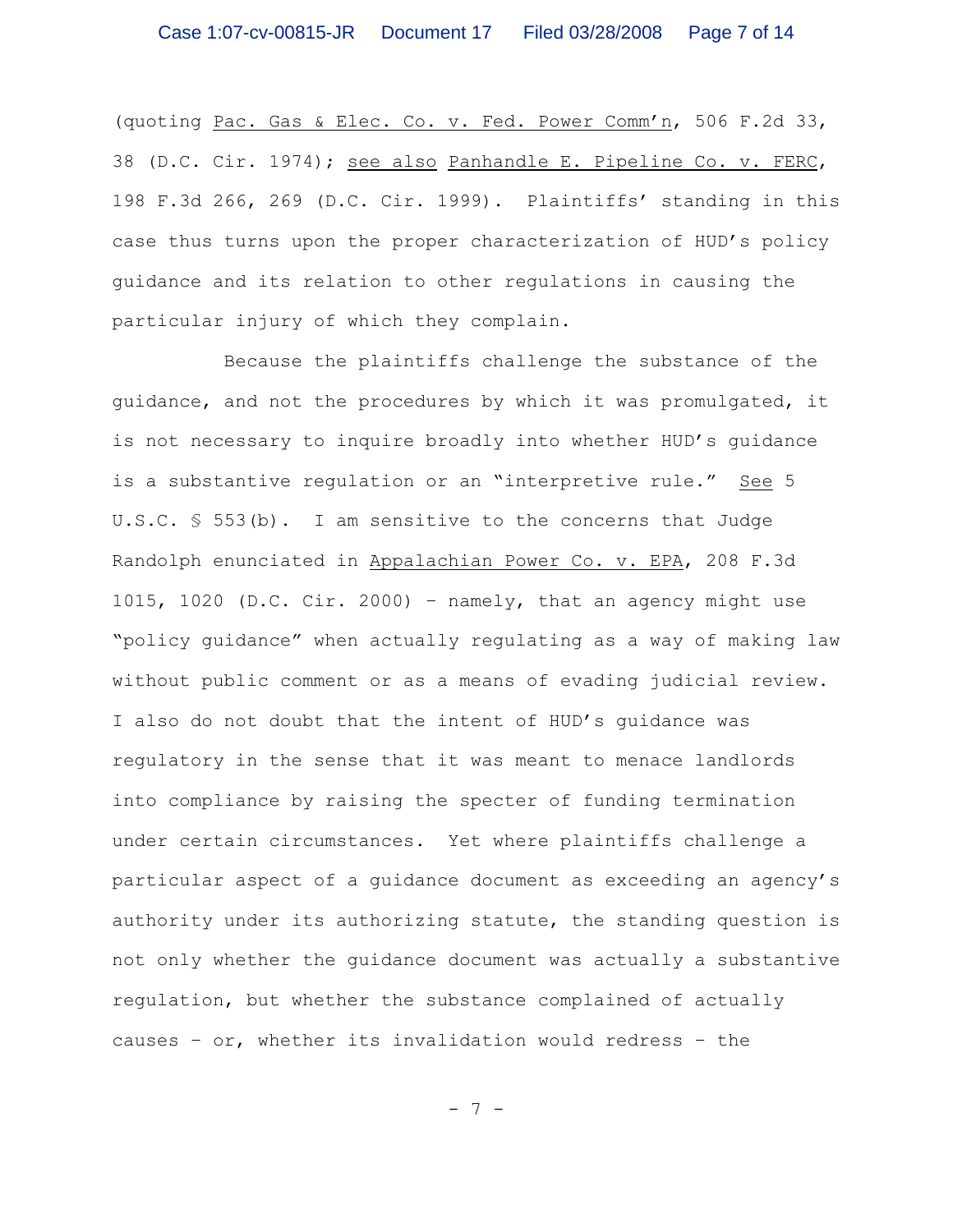particular injury alleged. Answering that question requires an analysis of HUD's guidance in the context of the existing regulatory structure.

The statute in question is Title VI of the Civil Rights Act of 1964, which provides that "[n]o person in the United States shall, on the ground of race, color, or national origin, be excluded from . . . any program or activity receiving Federal financial assistance." 42 U.S.C. § 2000d. Every federal agency that extends financial assistance is authorized by the statute to effectuate this goal "by issuing rules, regulations, or orders of general applicability which shall be consistent with achievement of the objectives of the statute." 42 U.S.C. § 2000d-1. The statute also requires an agency to advise recipients of their non-compliance and to "determine[] that compliance cannot be secured by voluntary means" before terminating funding. Id. Thus, non-compliance with the statute or with its expressly authorized regulations does not ever result in "surprise" fund cut-offs: third parties are always given the opportunity to comply with the regulations as the agency is currently interpreting them before losing their funding.

Only two years into the life of Title VI, the Department of Justice promulgated an implementing regulation endorsing the "disparate impact" theory that these plaintiffs

- 8 -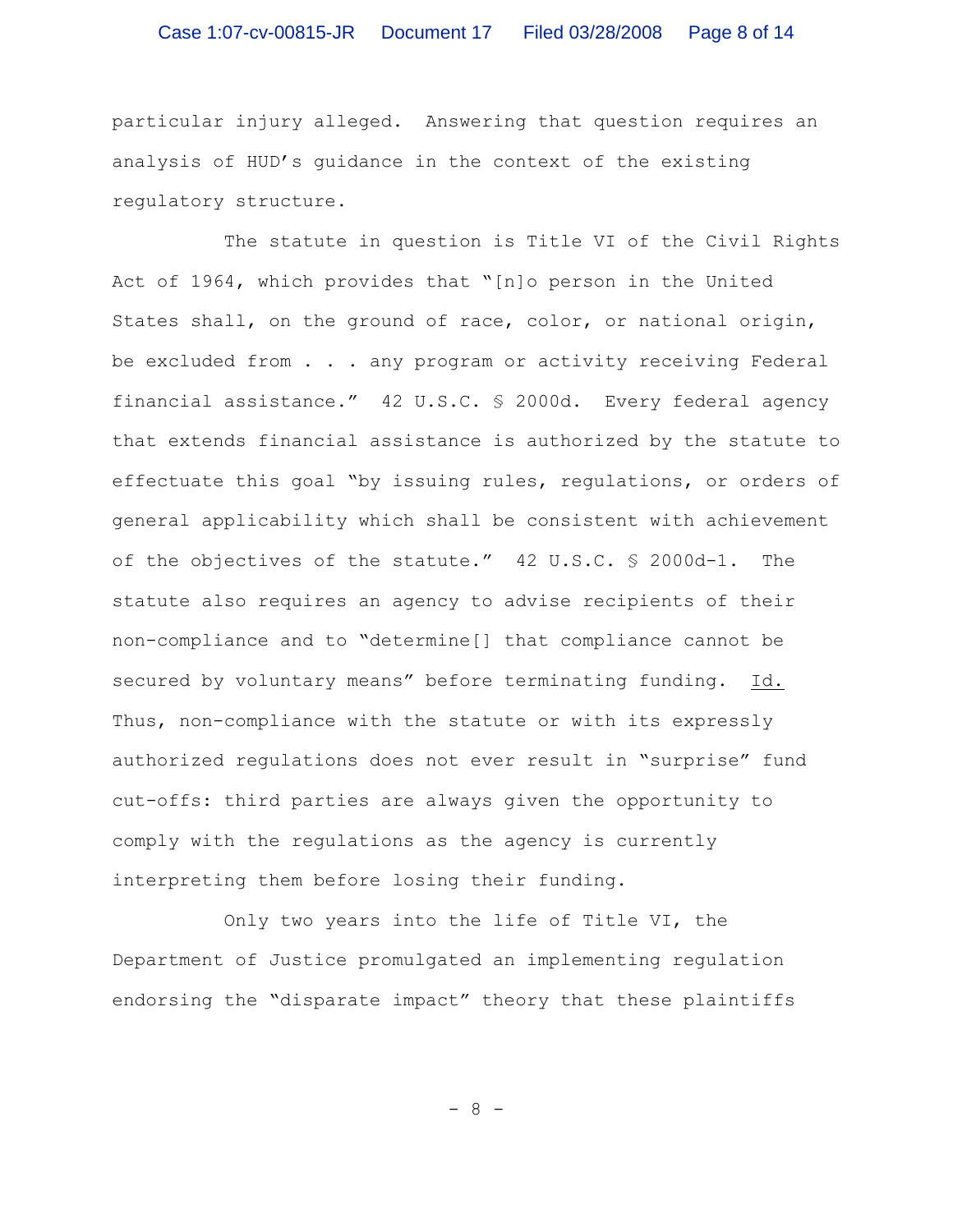claim to be a violation of the statute. That regulations states that a federally funded program

> may not . . . utilize criteria or methods of administration which have the effect of subjecting individuals to discrimination because of their race, color, or national origin, or have the effect of defeating or substantially impairing accomplishment of the objectives of the program as respects individuals of a particular race, color, or national origin.

28 C.F.R. § 42.104(b)(2) (published at 31 Fed. Reg. 10265 (July 29, 1966)) (emphasis added). In 1973, HUD adopted the same operative language to govern recipients of funding for "housing, accommodations, facilities, services, financial aid, or other benefits which will be provided under any [funded] program or activity." 24 C.F.R.  $$ 1.4(b) (2) (I)$  (published at 38 Fed. Req. 17949 (July 5, 1973)). Thus, a disparate impact theory of discrimination is and has been available under the duly promulgated Title VI regulations of both the Justice Department and HUD for 35 years.

Longstanding Justice Department regulations also expressly require communication between funding recipients and program beneficiaries in languages other than English to ensure Title VI compliance. Regulations provide that

> [w]here a significant number or proportion of the population eligible to be served or likely to

> > - 9 -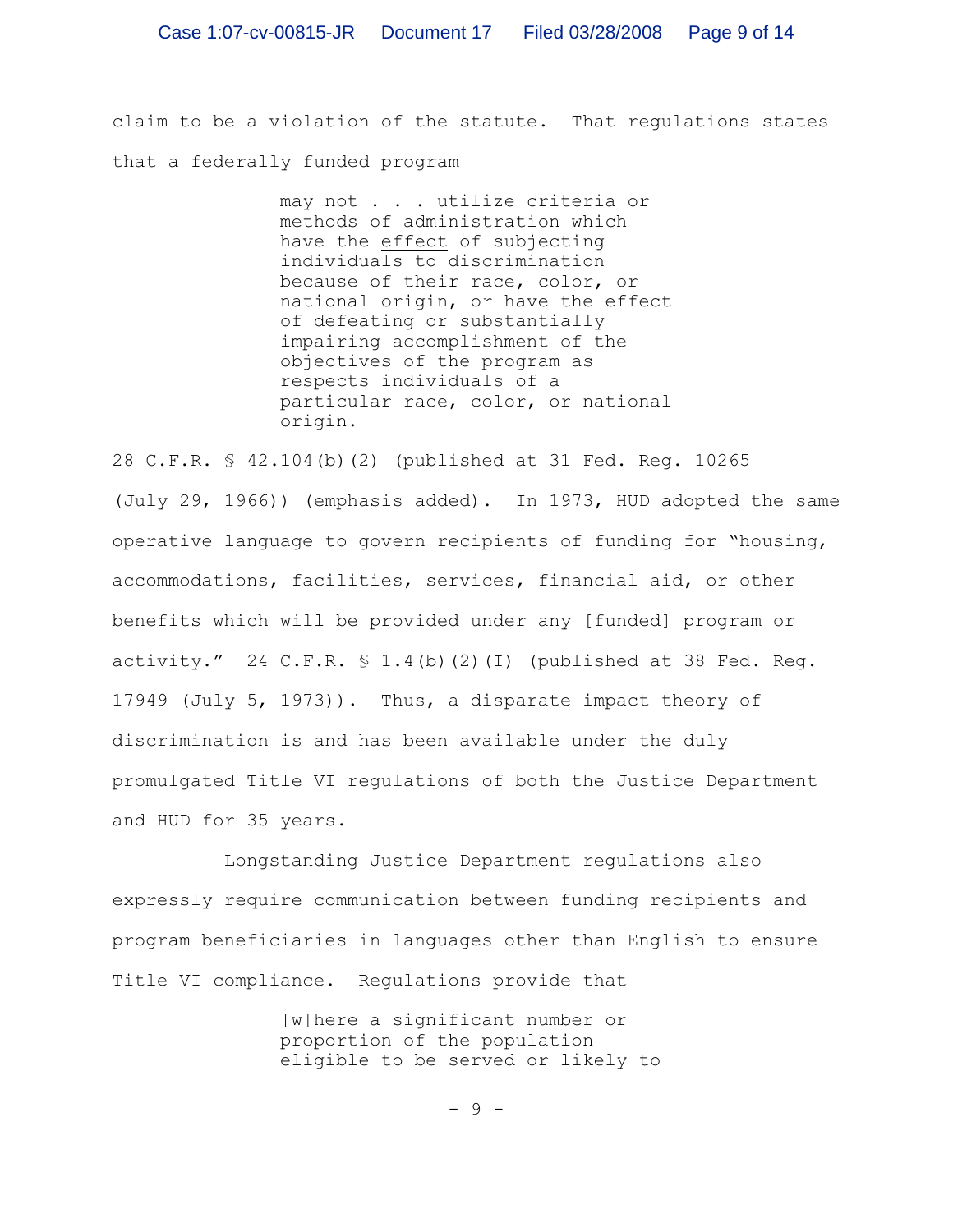be directly affected by a federally assisted program (e.g., affected by relocation) needs service or information in a language other than English in order effectively to be informed of or to participate in the program, the recipient shall take reasonable steps, considering the scope of the program and the size and concentration of such population, to provide information in appropriate languages to such persons.

28 C.F.R. § 42.405(d)(1) (originally published at 41 Fed. Reg. 52669 (Dec. 1, 1976)). Other than the policy guidance now at issue, HUD has not itself enacted a parallel regulation or any other provision explicitly requiring communication with LEP populations in their native languages.

There were no relevant changes to this regulatory structure until 2000, when President Clinton issued Executive Order 13166 directing all Federal agencies to "work to ensure that recipients of Federal financial assistance (recipients) provide meaningful access to their LEP applicants and beneficiaries." 65 Fed. Reg. 50121 (Aug. 11, 2000). That order directed the agencies to a Justice Department guidance document, published the same day, "which sets forth the compliance standards that recipients must follow to ensure that the programs and activities they normally provide in English are accessible to LEP persons and thus do not discriminate on the basis of national origin in violation of title VI . . . and its implementing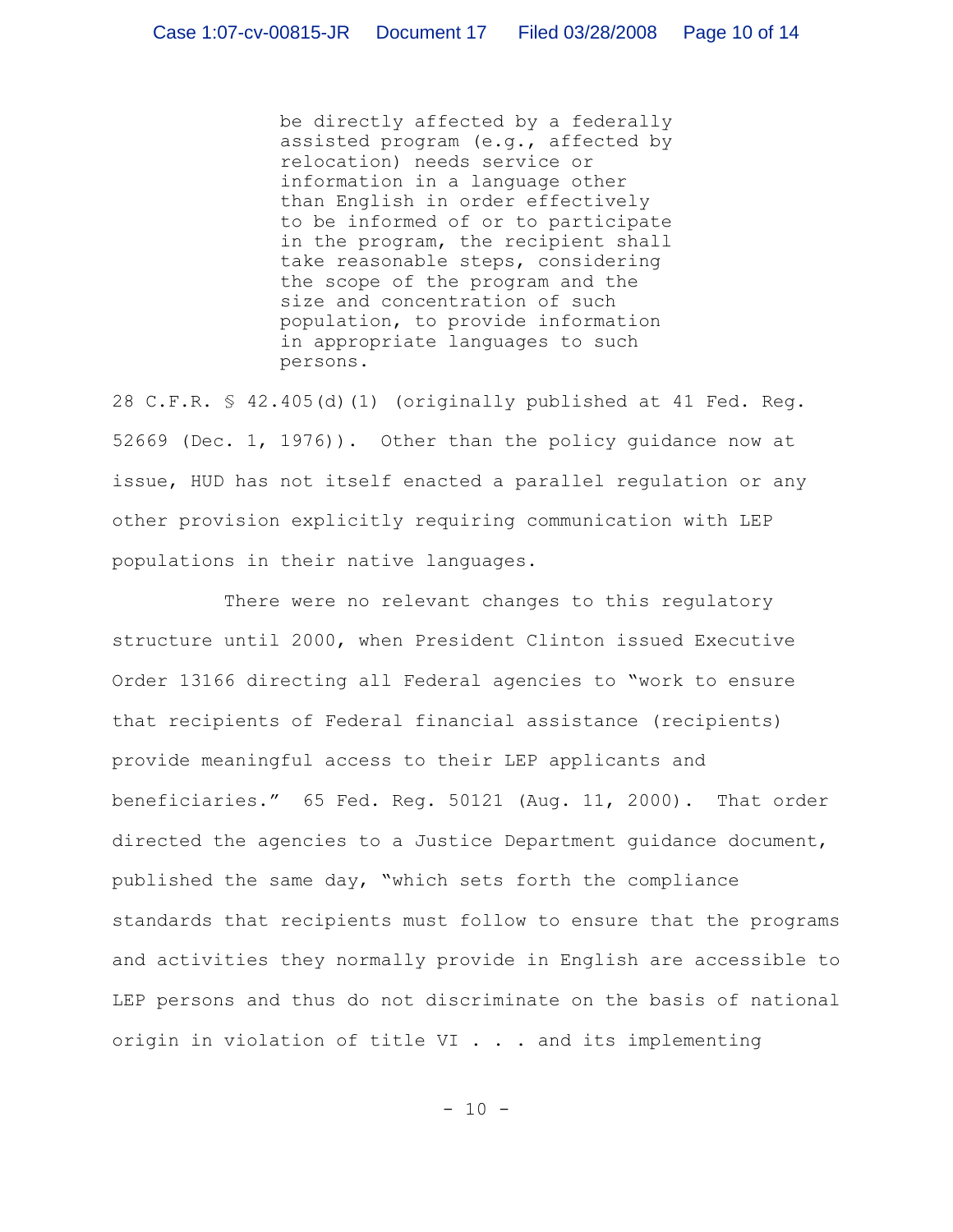regulations." Id. The Justice Department made clear that the standards in that guidance were an articulation of an existing requirement for funding recipients, not the creation of a new one. The DOJ guidance notes that the "Department of Justice has consistently adhered to the view that the significant discriminatory effects that the failure to provide language assistance has on the basis of national origin, places the treatment of LEP individuals comfortably within the ambit of Title VI and agencies' implementing regulations." 65 Fed. Reg. 50123, 50124 (Aug. 11, 2000) (citing regulations described above). Following the direction in Executive Order 13166, HUD made extensive use of the Justice Department guidance in creating the guidance at issue in this case.

The HUD guidance takes similar pains to identify its function as fleshing out existing responsibilities, rather than creating new ones. It states:

> The purpose of this policy guidance is to assist recipients in fulfilling their responsibilities to provide meaningful access to LEP persons under existing law. This policy guidance clarifies existing legal requirements for LEP persons by describing the factors recipients should consider in fulfilling their responsibilities to LEP persons. The policy guidance is not a regulation, but rather a guide. Title VI and its implementing regulations require that recipients take responsible steps to ensure meaningful access

> > - 11 -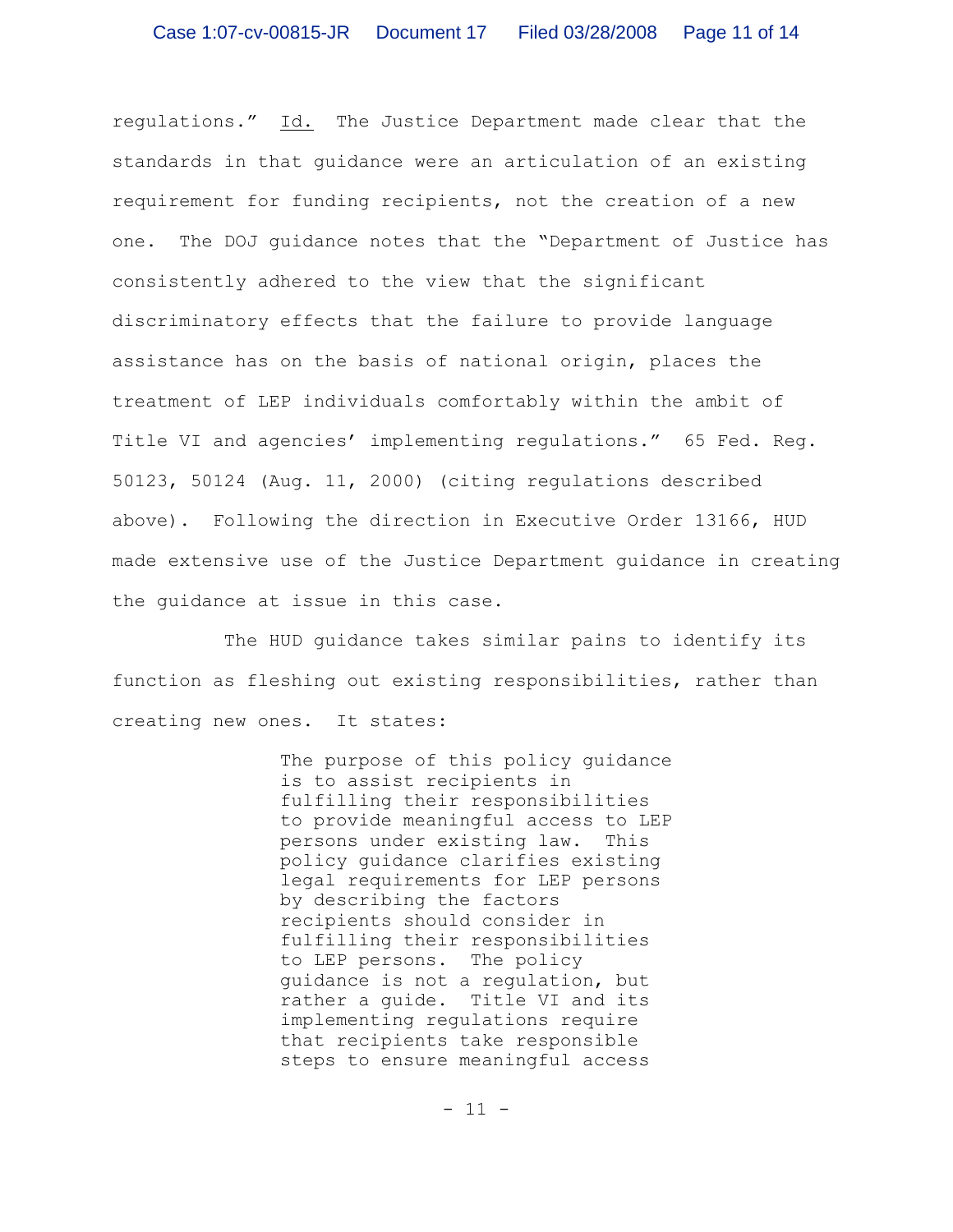by LEP persons. This guidance provides an analytical framework that recipients may use to determine how best to comply with statutory and regulatory obligations to provide meaningful access to the benefits, services, information, and other important portions of their programs and activities for individuals who are limited English proficient. These are the same criteria HUD will use in evaluating whether recipients are in compliance with Title VI and Title VI regulations.

72 Fed. Reg. 2732, 2738 (Jan. 22, 2007). This self-description is accurate. The HUD guidance offers a "flexible and factdependent standard" which balances four factors: (1) the proportion of LEP persons served by the program; (2) the frequency with which they come in contact with the program; (3) the importance of the program for those beneficiaries; and (4) the resources available to the recipient. Id. at 2740. This is a malleable standard that the recipient "should" use in assessing their own compliance, but it does not bind or expand HUD's enforcement or de-funding authority. Ultimately, it is only an expression of the "criteria HUD will use in evaluating whether recipients are in compliance with Title VI and Title VI regulations." Id.

The guidance is thus not susceptible to a challenge by these plaintiffs. A plaintiff generally lacks standing to challenge a document that, like this policy guidance, is "merely

- 12 -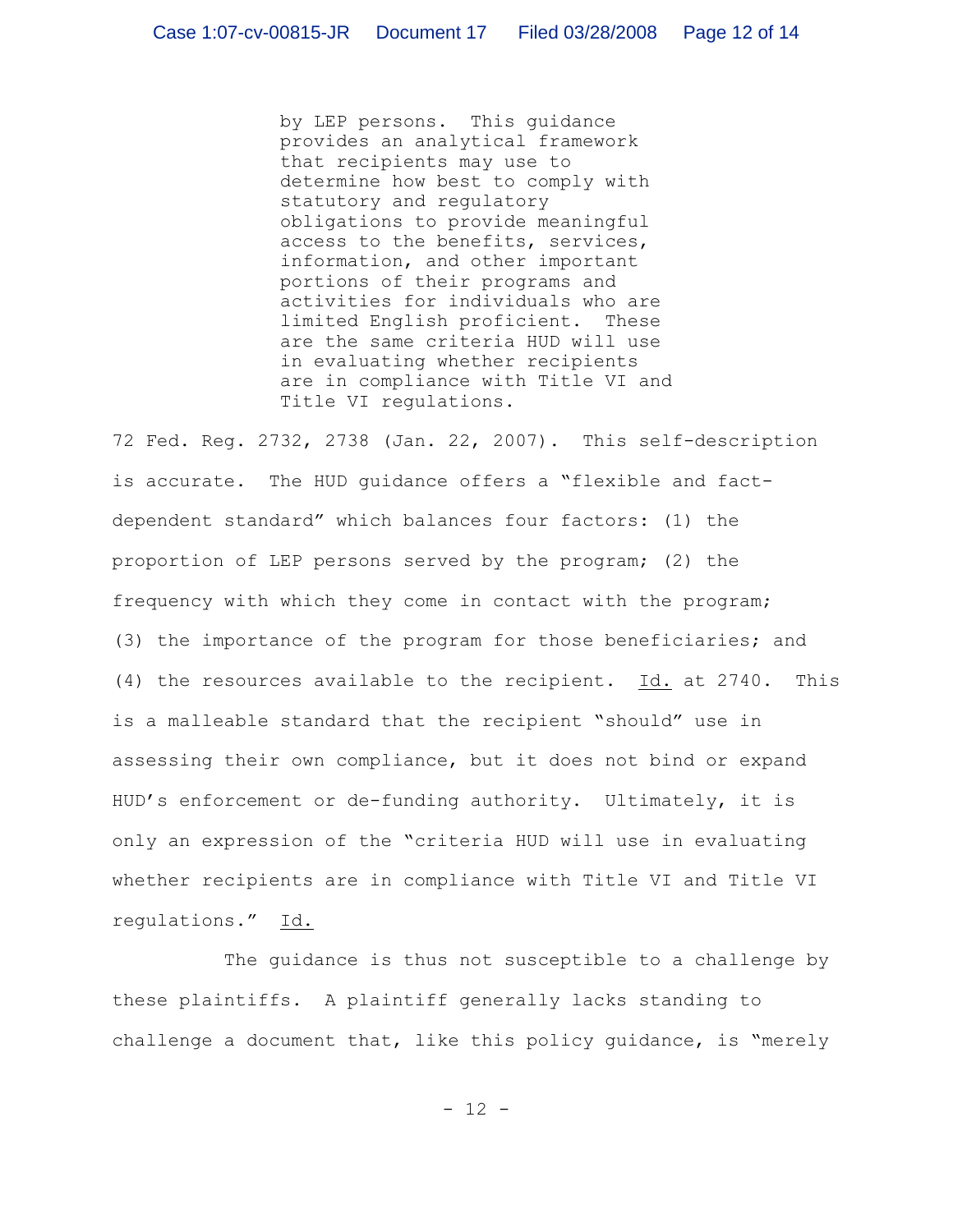an announcement to the public of the policy which the agency hopes to implement in future rulemakings or adjudications." Utility Air Regulatory Group v. EPA, 320 F.3d 272, 278 (D.C. Cir. 2003). Yet these plaintiffs have an even clearer standing problem because of the nature of their challenge. The legal injuries they assert regarding the availability of language discrimination and disparate impact theories under Title VI do not arise from this guidance at all: it is clear from the foregoing discussion that HUD and Justice have adhered to a disparate impact theory of discrimination under Title VI and its implementing regulations for over 35 years, and that the Justice Department has required funding recipients to communicate with LEP populations in languages other than English for nearly that long. HUD's existing disparate impact regulation provides ample authority for initiating the fund cut-off procedure against recipients who fail to provide translations for LEP beneficiaries because that practice would likely "have the effect of defeating or substantially impairing accomplishment of the objectives of the program as respects individuals of a particular . . . national origin." 24 C.F.R. § 1.4(b)(2)(I). If such an effect were not proven, HUD could not terminate funding, with or without the guidance, because the guidance by its own terms does not create any new obligations.

- 13 -